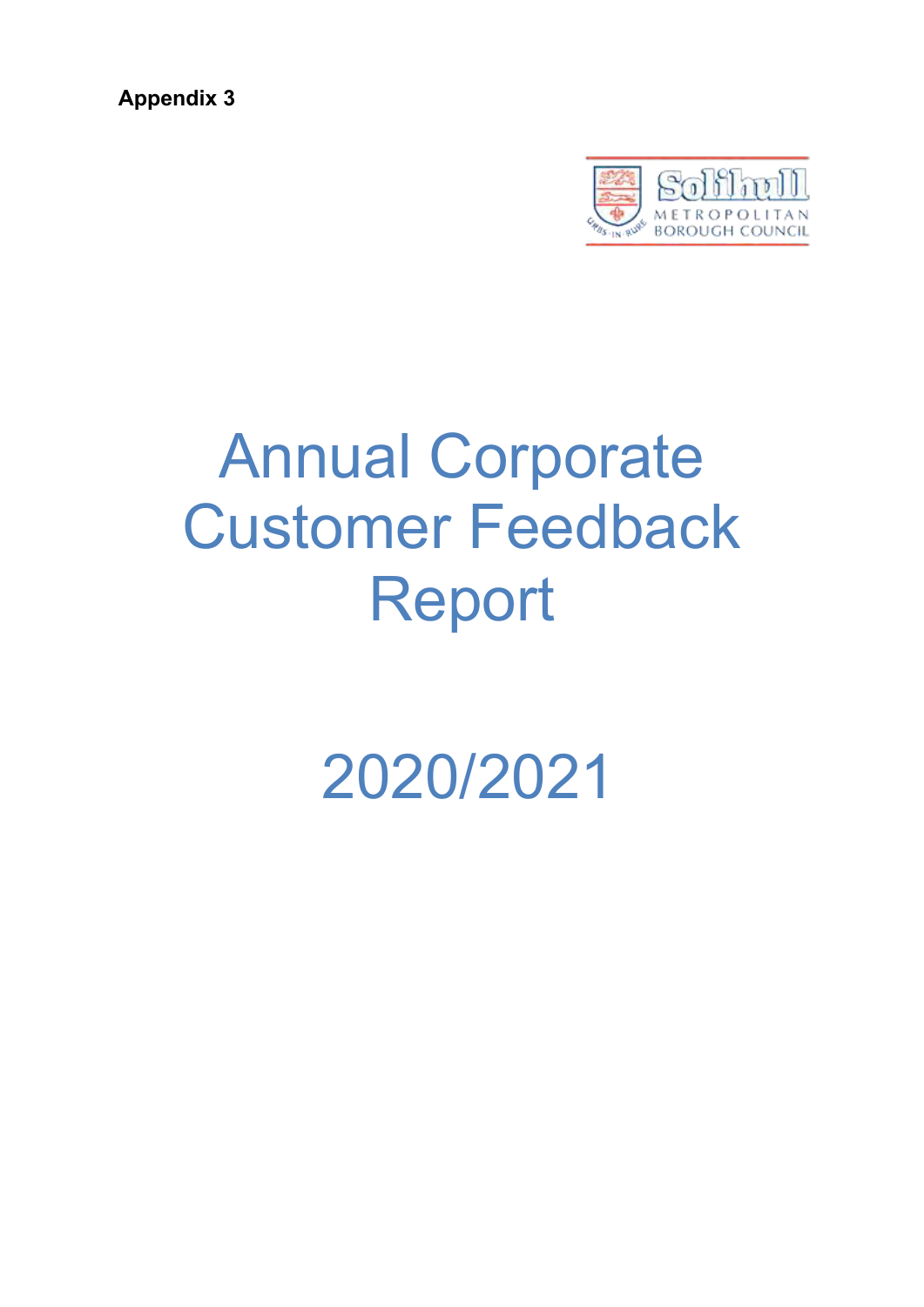## **Table of Contents**

| 1. |  |
|----|--|
| 2. |  |
| 3. |  |
| 4. |  |
| 5. |  |
| 6. |  |
|    |  |
| 8. |  |
| 9. |  |
|    |  |
|    |  |
|    |  |

### **List of Appendices**

| Appendix 3.1 | Summary of complaints and feedback |
|--------------|------------------------------------|
| Appendix 3.2 | Case studies and learning examples |
| Appendix 3.3 | <b>LGSCO Letter</b>                |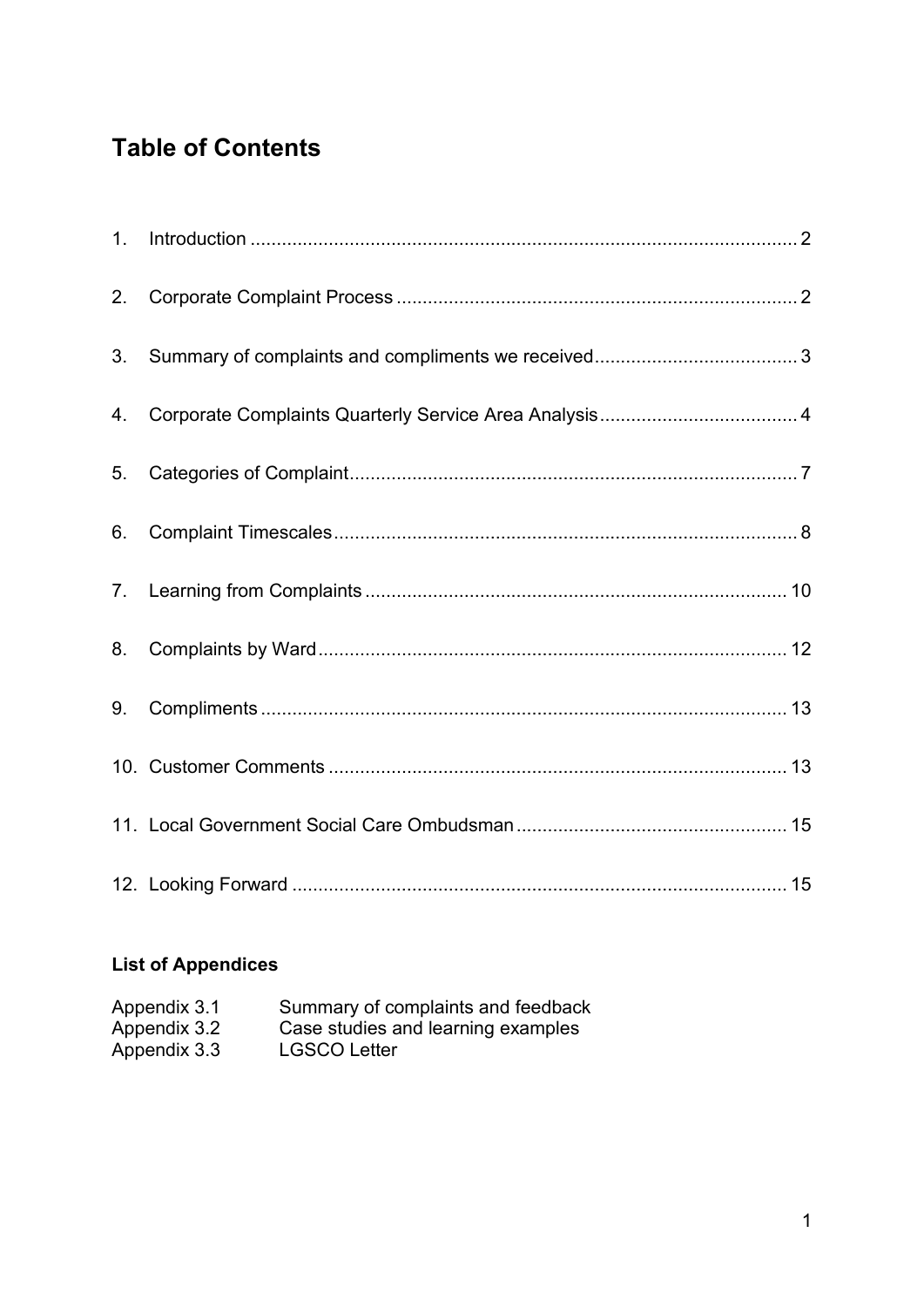#### <span id="page-2-0"></span>**1. Introduction**

- $1.1$ The Council operates a Corporate Complaints policy and procedure which is overseen by the Customer & Cultural Services Division. Complaints, compliments and comments are managed through the corporate Customer Relationship Management (CRM) system, Oracle Service Cloud. Any member of staff can record complaints and compliments through the corporate intranet using the online form. Customers can log complaints, compliments and comments online or can request them to be recorded through their preferred access channel.
- $1.2$ Service Cloud holds records of all complaints, compliments and comments and is used to manage the status and timescales of corporate complaint handling within the organisation. The related data is also analysed to identify trends and lessons learned to help us to improve our services and the customers' experience.
- $1.3$ Complaints about Adults Social Care and Support and Children's Services, including Children's Special Educational Needs (SEN) are dealt with by the Adults and Children's Complaints Team. There were 46 further complaints for Children's Services (43) and Adults Social Care (three) that were investigated through this team. Further information can be found in the end of year reports for both Children's & Adults Services.

#### <span id="page-2-1"></span>**2. Corporate Complaint Process**

- $2.1$ The Corporate Complaints policy is reviewed and updated annually. The procedure is as follows:
	- **Stage one**, complaints are investigated and responded to by the appropriate service area. Complaints should be responded to within a maximum of 20 working days. Where complaints are considered more complex, with the agreement of the customer and of the appropriate Head of Service or Complaints team a complaint may be responded to within 30 working days.
	- **Stage two,** if a customer remains dissatisfied with the response that has been given a complaint is escalated to the final stage of the complaint's procedure. The appropriate Head of Service or senior officer will review the complaint and the stage one response and respond to the customer within 10 working days or for more complex complaints within 20 working days, in agreement with the customer.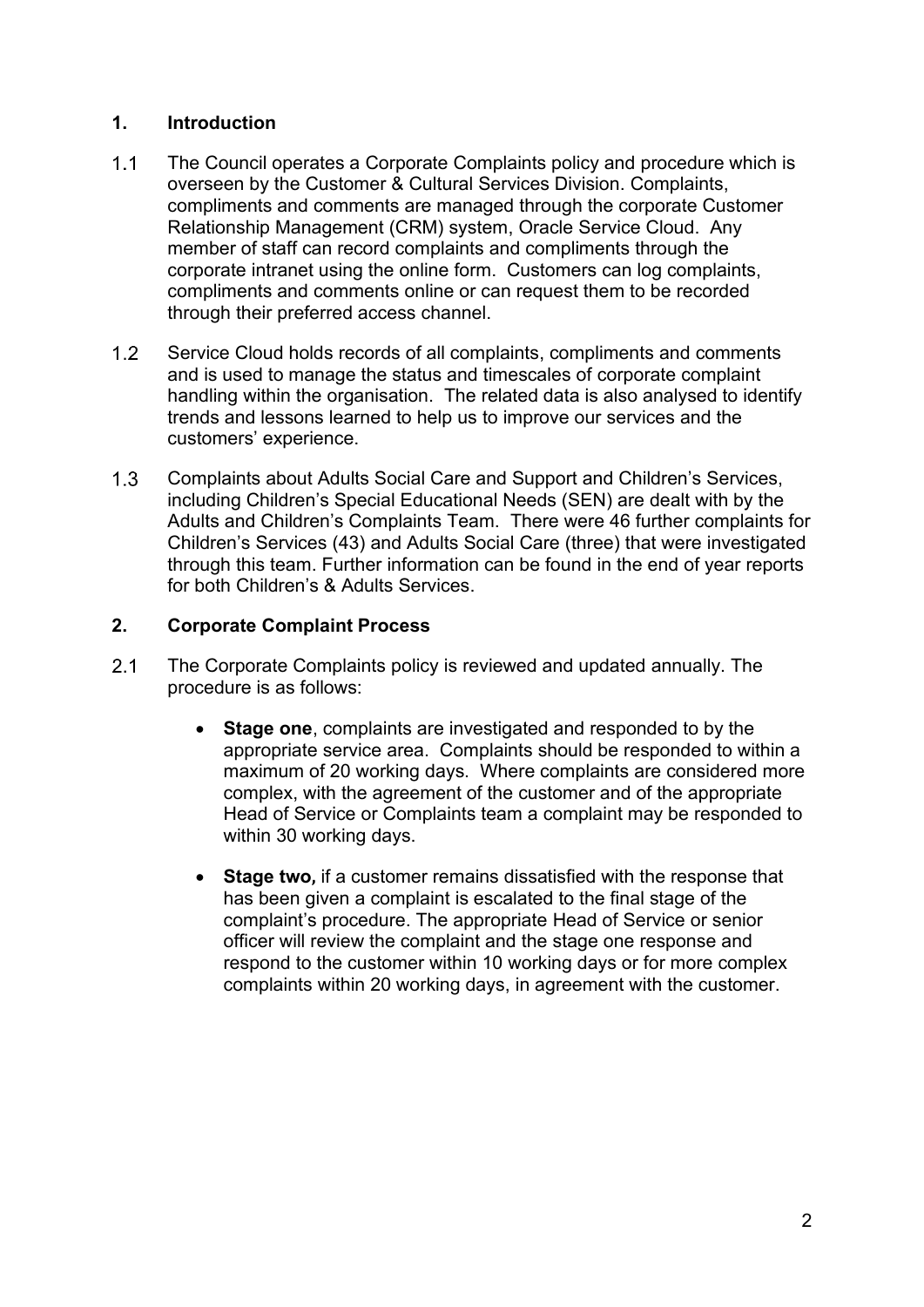#### <span id="page-3-0"></span>**3. Summary of complaints and compliments we received**

 $3.1$ 650 complaints were received for 2020/2021, a decrease of 59 (8.3%) compared to the previous year when 709 were received. However, the first quarter of the year coincided with the first Covid lockdown, during which there was a significant fall in complaints compared with historical trends. (See further analysis in section four.)

Of the 650 complaints received 67 (10.3%) progressed to the second and final stage of the complaint's procedure compared to 66 (9.3%) in 2019/2020.

- $3.2$ The preferred access channel for customers to make a complaint is online (44%), with telephone (30%) and emails (26%). Customers are encouraged to use the online forms, where possible.
- The Council also offers a translation and interpreting service for users of  $3.3$ Council services where the first language is not English or due to a disability or impairment, the customer requires alternative formats such as British Sign Language or large print.
- $3.4$ Key trends for the year were:
	- There has been a decrease in the number of complaints received.
	- Service areas that provide services to all residents received the most complaints as forecast and reflected in previous years.
	- 56% of all customers choose dissatisfaction with service delivery as the main reason for complaint.
- $3.5$ 1104 compliments were received in 2020/2021, compared to 1273 for the previous year, a decrease of 169 (13.3%).

Table one shows complaints and compliments for the last three years. The proportion of complaints compared with compliments is reasonably constant at around 40:60 complaints to compliments.

**Table One: Complaints and compliments by year 2018/2019 to 2020/2021**

|                    | 2018/19 | $\%$ | 2019/20 | $\%$ | 2020/21 | $\frac{0}{0}$ |
|--------------------|---------|------|---------|------|---------|---------------|
| <b>Complaints</b>  | 830     | 42.2 | 709     | 35.8 | 650     | 37.1          |
| <b>Compliments</b> | 1137    | 57.8 | 1273    | 64.2 | 1104    | 62.9          |
| Total              | 1967    |      | 1982    |      | 1754    |               |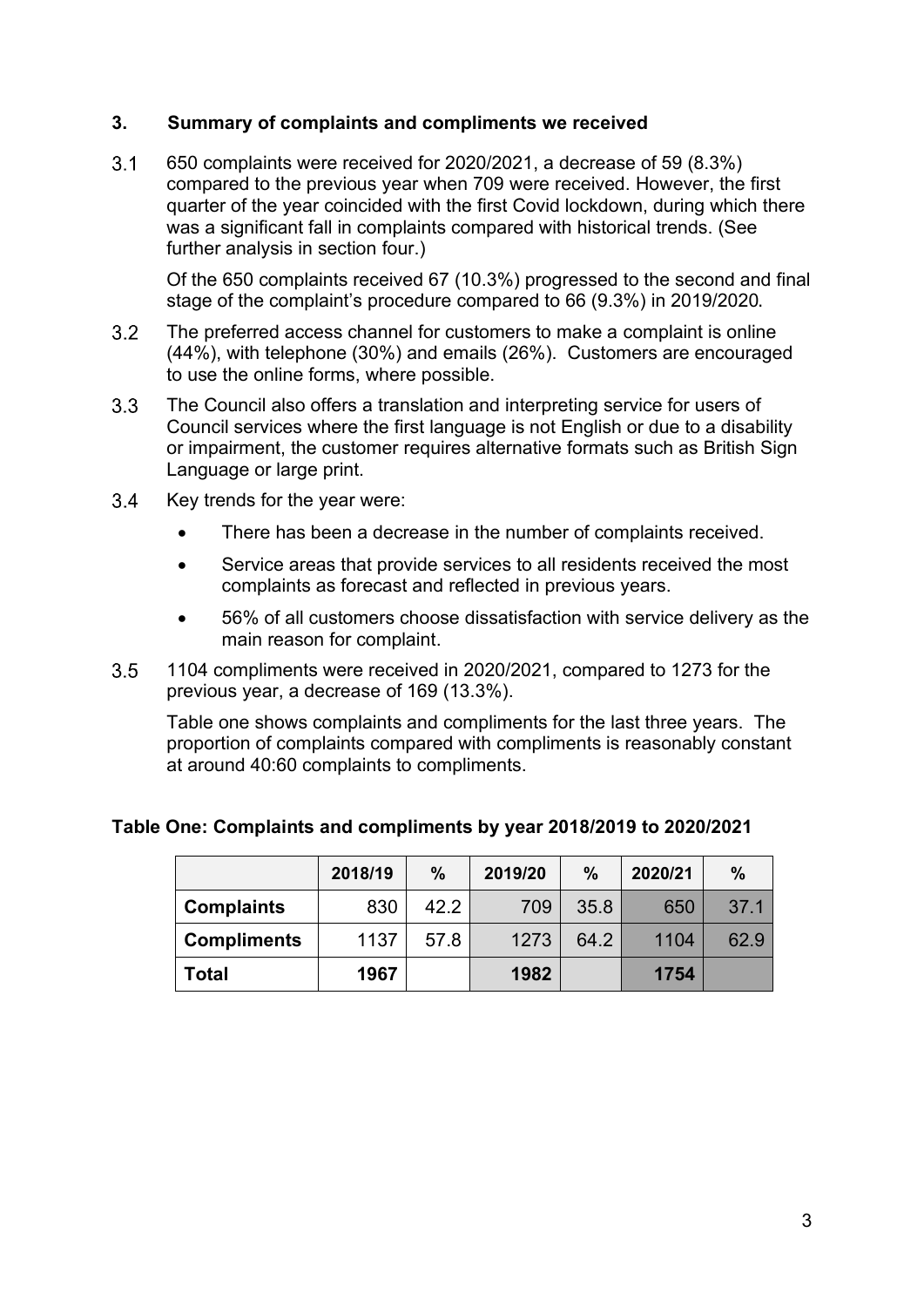#### <span id="page-4-0"></span>**4. Corporate Complaints Quarterly Service Area Analysis**

 $4.1$ Analysis has helped us to understand how and when complaints are received, it allows us to monitor the impact on seasonal services and trends in service delivery. To demonstrate this, complaints numbers have been broken down further. Graph One shows complaints received by quarter.



#### **Graph One: Complaints by Quarter 2018/2021**

- 4.2 There has been a decrease in complaints compared with previous years, with quarter one seeing the biggest decrease. Due to Covid and lockdown, many services were unable to operate or offered limited services. Had quarter one complaints been comparable with previous years, it's likely there would have been a small increase compared with 2019/20.
- $4.3$ Highways Services have had a decrease across all quarters, probably as a result of the Government's Covid restrictions. Civil parking enforcement was suspended from April to June 2020.
- 4.4 Library Services have also had a large decrease across all quarters due to disruption to services due to Covid as per Government guidance resulting in libraries closing.
- 4.5 Bereavement Services has seen an increase across all four quarters with significant disruption due to Covid. Complaints related to various issues, in particular, due to limited access to facilities.
- Waste & Recycling Bickenhill Household Waste Services saw an increase 4.6 across all quarters. These related to significant service disruption due to Covid, resulting in long queues and waiting times to access the facility. In September 2020 a booking system was introduced.
- 4.7 Quarter one also saw a small increase for Waste & Recycling due to the suspension of garden waste collections from April to May 2020.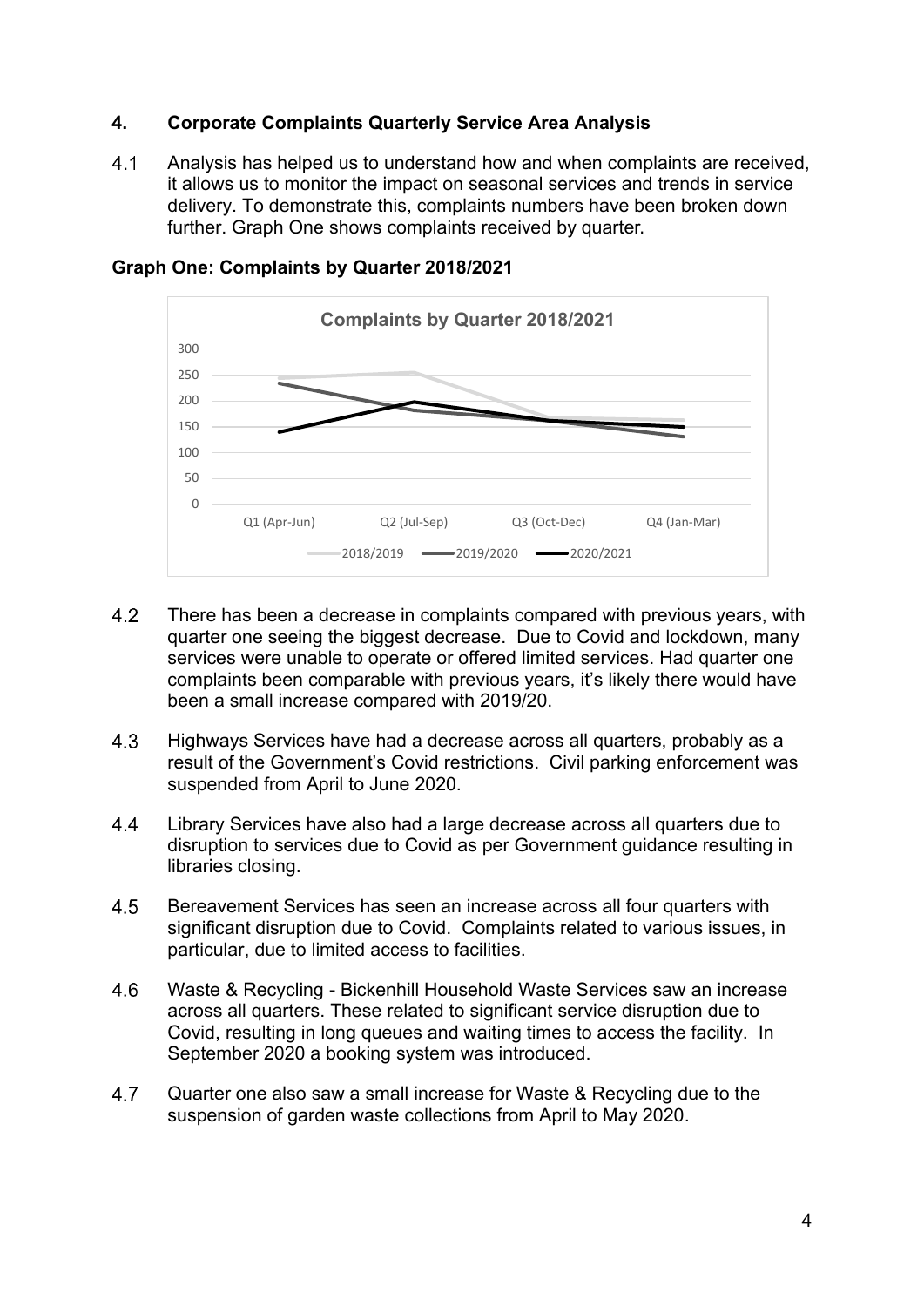- 4.8 In quarter four Income and Awards had 29 complaints logged compared to 15 the previous year mainly due to lack of response/communication after applying for government grant scheme. Three different government grant schemes were implemented in 2020/2021 in response to Covid.
- 4.9 For quarter four Planning Services also had an increase with 12 complaints logged which is an increase of seven from the previous year, these related to time taken to approve applications and the lack of communication from officers.
- To help put the level of complaints into context, table two shows some of the activities undertaken by key service areas which tend to be the subject of complaints, with the number of complaints received.

#### **Table Two: Key Council Activities 2020/2021**

| <b>Service Areas</b>                                                                                                                                                                                                                                                                                                                                                         | <b>Activity level</b>                                                                                                                                                                                                 | No of<br><b>Complaints</b> |
|------------------------------------------------------------------------------------------------------------------------------------------------------------------------------------------------------------------------------------------------------------------------------------------------------------------------------------------------------------------------------|-----------------------------------------------------------------------------------------------------------------------------------------------------------------------------------------------------------------------|----------------------------|
| <b>Waste &amp; Recycling</b><br>Household waste &recycling<br>collections (refuse, garden<br>waste, mixed recycling, glass)<br><b>Bulky Waste available collections</b><br><b>Visitors to Bickenhill HWRC</b>                                                                                                                                                                | 11,112,584<br>4,852<br>42,173                                                                                                                                                                                         | 267<br>(.0024%)            |
| <b>Income &amp; Awards</b><br>Council tax bills issued<br>• New Benefit applications<br>processed                                                                                                                                                                                                                                                                            | 167,450<br>5,115                                                                                                                                                                                                      | 55<br>(.000003%)           |
| <b>Covid Related</b><br>Implementation & administration<br>of the governments business<br>grant schemes (11 different<br>schemes in total)<br>Implementation & administration<br>of the governments Local<br><b>Council Tax Reduction Hardship</b><br>Fund<br>Implementation & administration<br>of the governments Self Isolation<br><b>Test &amp; Trace Payment Scheme</b> | Awarded £54m to eligible<br>businesses<br>Awarded £1.491m to eligible<br>recipients of Local Council<br><b>Tax Reduction</b><br>Awarded £1.025m to eligible<br>residents so far. Scheme is in<br>place until 30/09/21 |                            |
| <b>Traffic &amp; Parking</b><br>Number of Council owned<br>spaces                                                                                                                                                                                                                                                                                                            | 4418                                                                                                                                                                                                                  |                            |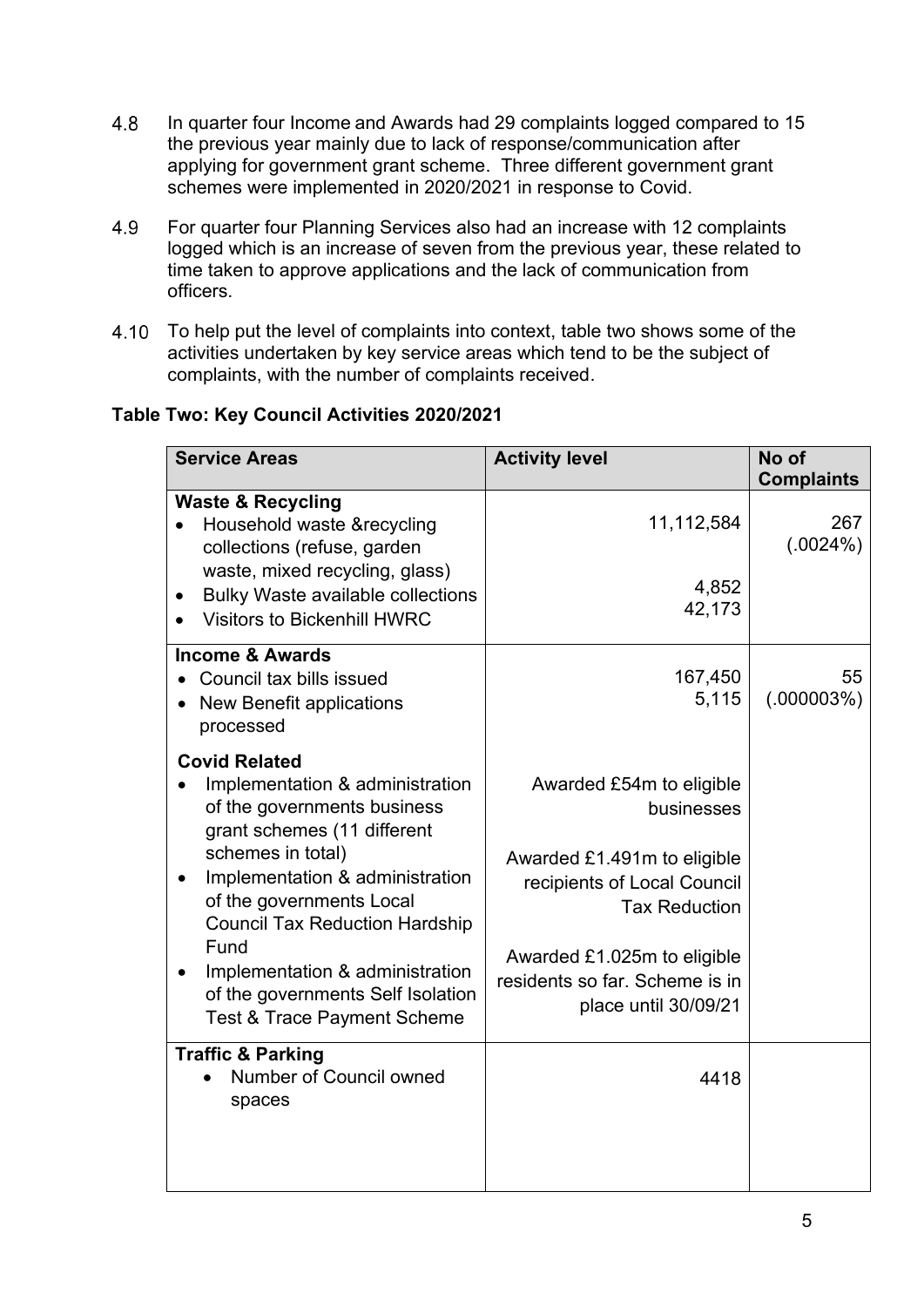| <b>Service Areas</b>                                                                                                                                                 | <b>Activity level</b>                                                                                                                                                                                                                                                                                                                                                                                                                                                                                                                                                                                        | No of<br><b>Complaints</b> |
|----------------------------------------------------------------------------------------------------------------------------------------------------------------------|--------------------------------------------------------------------------------------------------------------------------------------------------------------------------------------------------------------------------------------------------------------------------------------------------------------------------------------------------------------------------------------------------------------------------------------------------------------------------------------------------------------------------------------------------------------------------------------------------------------|----------------------------|
| <b>Highways Maintenance</b><br>Significant Highway schemes<br>implemented                                                                                            | 3 New Pedestrian Zebra<br>crossings<br>Upgrade of 5 Pelican to<br><b>Puffin Pedestrian crossings</b><br>TROs to manage local<br>parking issues<br><b>West Midlands Bike Hire</b><br>Scheme<br>Approval of 4 applications<br>from HS2 for new highway<br>layouts to provide access to<br>the new Station site and<br>Kenilworth Greenway<br><b>Local Strategic Network</b><br><b>Resilience Programme</b><br><b>Wildlife Ways</b><br>Vaisala Trial<br><b>LED Programme</b><br><b>Fillongley Bridge enabling</b><br>works<br>The Crescent retaining wall<br><b>Property Flood Resistance</b><br><b>Schemes</b> | 94<br>$(% )^{(1)}$ (% N/A) |
| <b>Streetcare</b><br>Maintained grass $(m2)$<br>Maintained hard ground $(m^2)$                                                                                       | 8,512,463 m2<br>4,638,163 m2                                                                                                                                                                                                                                                                                                                                                                                                                                                                                                                                                                                 | 46<br>(% N/A)              |
| <b>Planning &amp; Building Control</b><br><b>Planning Applications</b><br><b>Building Control Applications</b><br>Initial Notices*                                   | 3,630<br>1,351<br>968                                                                                                                                                                                                                                                                                                                                                                                                                                                                                                                                                                                        | 50<br>$(0.84\%)$           |
| <b>Customer &amp; Cultural Services</b><br>Number of contacts by channel<br><b>Contact Centre</b><br><b>Walk in Centres</b><br>Email / Webforms<br><b>Live Chats</b> | 258,346<br>O<br>25,956<br>12,265                                                                                                                                                                                                                                                                                                                                                                                                                                                                                                                                                                             | 57<br>(.018%)              |
| <b>Cemeteries &amp; Crematoria</b><br><b>Cremations and burials</b><br>Memorial headstone permits<br><b>Scatters</b>                                                 | 4193<br>761<br>424                                                                                                                                                                                                                                                                                                                                                                                                                                                                                                                                                                                           |                            |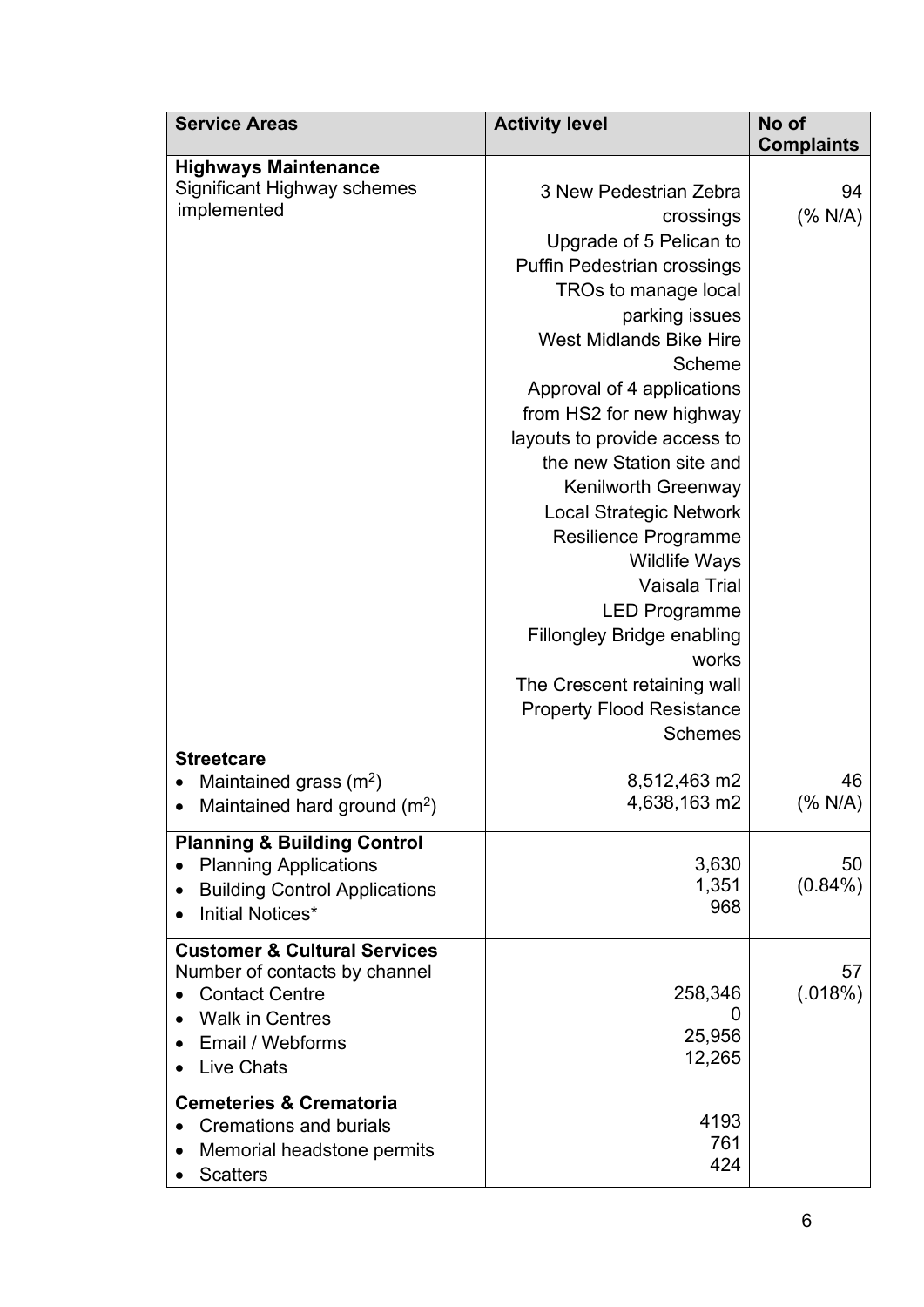| <b>Service Areas</b>                                        | <b>Activity level</b> | No of<br><b>Complaints</b> |
|-------------------------------------------------------------|-----------------------|----------------------------|
| Grave reserves<br>Reassignments                             | 147<br>17             |                            |
| <b>Memorial sales</b><br>$\bullet$                          | 213                   |                            |
| <b>Registration Service</b><br>Births, Deaths and marriages |                       |                            |
| <b>Libraries &amp; Arts Services</b>                        | 1,884                 | 2                          |
| <b>Visitor numbers</b><br>$\bullet$                         | 6,407                 | $(0.03\%)$                 |
| <b>Parks</b><br>Area of maintained shrubs $(m^2)$           | 540,750               | 43<br>(% N/A               |

\*Initial Notices are issued by private companies to advise that they have been engaged to manage Building Regulations compliance.

#### <span id="page-7-0"></span>**5. Categories of Complaint**

- $5.1$ Complaints are categorised so that we can understand why customers complain. The categories for complaints are provided in Table three. The top three reasons are the same as for previous years:
	- Service delivery
	- Decision making (policy)
	- Impoliteness, rudeness, unfairness, bias or prejudice

#### **Table Three: Categories of complaints**

| <b>Complaint reason</b>                                                       | 2018/<br>2019 | $%$ of<br>total | 2019/<br>2020 | $%$ of<br>total | 2020<br>2021 | $%$ of<br><b>Total</b> |
|-------------------------------------------------------------------------------|---------------|-----------------|---------------|-----------------|--------------|------------------------|
| Dissatisfaction in service<br>delivery                                        | 618           | 74.5            | 441           | 62.2            | 364          | 56.0                   |
| Dissatisfaction with the way<br>we apply policy, a decision or<br>a procedure | 131           | 15.8            | 169           | 23.8            | 199          | 30.6                   |
| Impoliteness, rudeness,<br>unfairness, bias or prejudice                      | 60            | 7.2             | 71            | 10.0            | 54           | 8.3                    |
| Refusal to answer reasonable<br>questions, misleading or<br>unsuitable advice | 16            | 1.9             | 23            | 3.3             | 27           | 4.2                    |
| Inappropriate use of personal<br>information                                  | 5             | 0.6             | 5             | 0.7             | 6            | 0.9                    |
| <b>Total</b>                                                                  | 830           | 100%            | 709           | 100%            | 650          | 100%                   |

 $5.2$ Complaints indicating dissatisfaction with service delivery represented the greatest proportion at 56%, a decrease of 6.2%.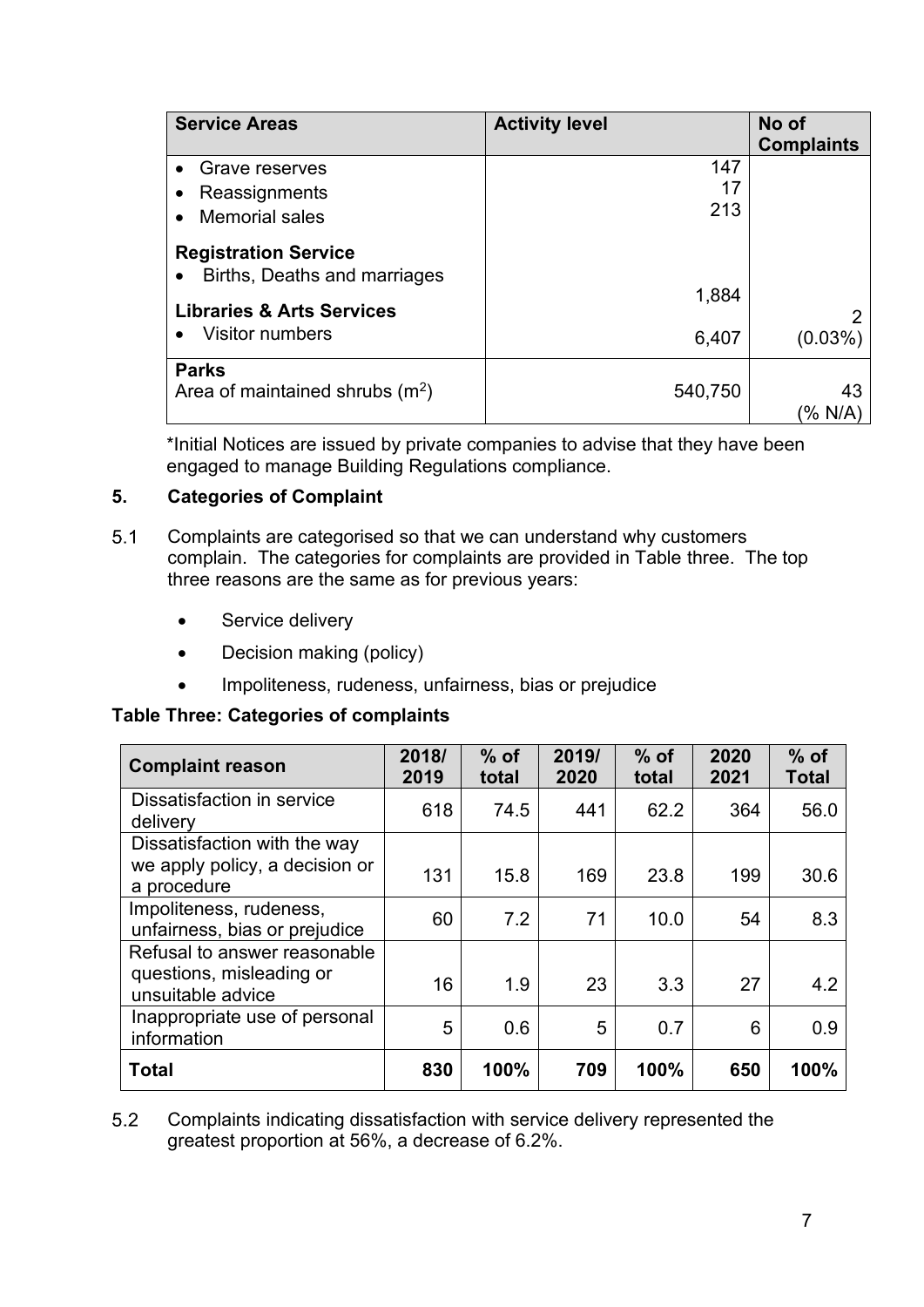- $5.3$ 30.6% of complaints related to dissatisfaction with the way policy or a decision was applied, an increase of 7% on the previous year. This mainly related to decision making with regards to Bickenhill Household Waste Recycling Centre.
- 5.4 8.3% complaints were made because of impoliteness and rudeness, of which 24 (44.4%) related to Waste & Recycling for Amey crew. There has been a big decrease from previous years for Highways - Parking Enforcement Officers receiving seven. No complaints were logged under this category to do with bias or prejudice.

#### <span id="page-8-0"></span>**6. Complaint Timescales**

Table four shows the complaints resolved by complaint stage and timescale.

|                                    | <b>Complaints</b><br>at Stage 1 | <b>Complaints</b><br>at Stage 2 |
|------------------------------------|---------------------------------|---------------------------------|
| Resolved in 20 days                | 557                             |                                 |
| Over 20 days and less than 30 days | 64                              |                                 |
| Over 30 days                       | 29                              |                                 |
| Stage 2 in 20 days                 |                                 | 62                              |
| Stage 2 over 20 days               |                                 | 5                               |
| <b>Total</b>                       | 650                             |                                 |

#### **Table Four: Complaint Resolution Timescales 2020/2021**

- $6.1$ Of the 650 complaints registered at stage one, 557 were responded to within the 20 days, 64 were identified as complex and responded to within 20 to 30 days in line with the Complaints and Compliments policy and the agreement of the complainant. 29 complaints exceeded 30 days and a breakdown by service area is provided in table five.
- $6.2$ Of the 67 complaints escalated to stage two, 62 were responded to within 20 days with five complaints that went over the 20 days. The complaints team continued to work with the co-ordinators during this period. A breakdown by service area and reasons for exceeding timescale is provided in table six.
- 6.3 If at stage one or two a complaint is more complex, the deadline can be extended which should be negotiated with the customer and agreed by the Corporate Complaints Lead.
- $6.4$ The complaints team monitor all complaint timescales to identify those approaching target completion, the team will liaise with the relevant coordinators and where necessary speak to the relevant investigating officer or Head of Service.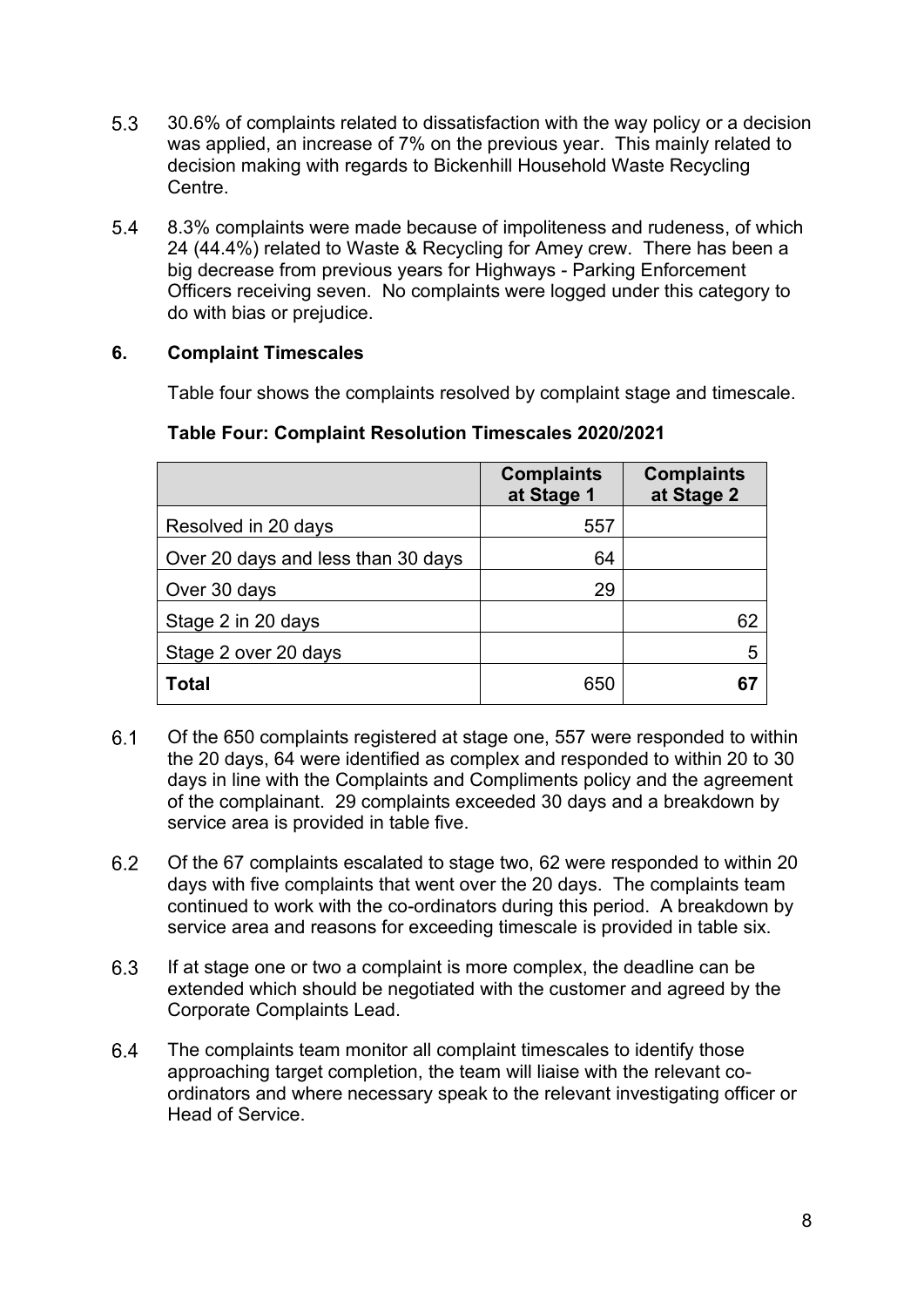- 6.5 There are a number of reasons for a complaint to exceed timescale including:
	- A. Complexity of the complaint: complaint relates to multiple services, requires monitoring or site visits.
	- B. More information needed from the customer which caused a delay in being able to start the investigation.
	- C. Delay in completing the complaint on the system even though a response has been sent to the customer.
	- D. Poor response time management of the complaint by investigating officers.
	- E. Responded to out of SLA due to Covid.

#### **Table Five: Complaints exceeding 30 days at stage one by Service Area**

| <b>Service Area Team</b>   | <b>Total of</b><br><b>Stage 1 out</b><br>of SLA | A              | в | C | D |   |
|----------------------------|-------------------------------------------------|----------------|---|---|---|---|
| Neighbourhood &            |                                                 |                |   |   |   |   |
| <b>Regulatory Services</b> | 5                                               | $\overline{2}$ |   |   | 3 |   |
| Planning Design &          |                                                 |                |   |   |   |   |
| Engagement                 |                                                 |                |   | 1 | 6 |   |
| <b>Highways Services</b>   | 4                                               |                | 4 |   | 3 |   |
| Income & Awards            | 5                                               |                | 4 |   | 1 | 2 |
| Parks, grass, shrubs       |                                                 |                |   |   |   |   |
| & Trees                    | 5                                               |                |   |   | 5 |   |
| <b>Streetcare</b>          | 1                                               | ◢              |   |   |   |   |
| <b>Customer Services</b>   | 2                                               |                | ◢ |   |   |   |

#### **Table Six: Complaints exceeding 20 days at stage two by Service Area**

| <b>Service Area Team</b>            | <b>Stage 2 out of SLA</b> |
|-------------------------------------|---------------------------|
| <b>Highway Services</b>             |                           |
| Income & Awards                     |                           |
| Parks grass shrubs & trees          |                           |
| Neighbourhood & Regulatory Services |                           |

- 6.6 Highways Services complaints over the 20 days: one due to complexity of complaint – customer had been informed and one due to complaint response having been drafted and not sent by mistake.
- 6.7 The remaining three complaints that exceeded timescales were monitored and the complaints team continued to work with these areas to ensure responses were sent out and customers were kept informed.
- $6.8$ It is also important to note that one of the highest service areas to receive complaints, Waste & Recycling, dealt with all complaints at stage one and two within the timescales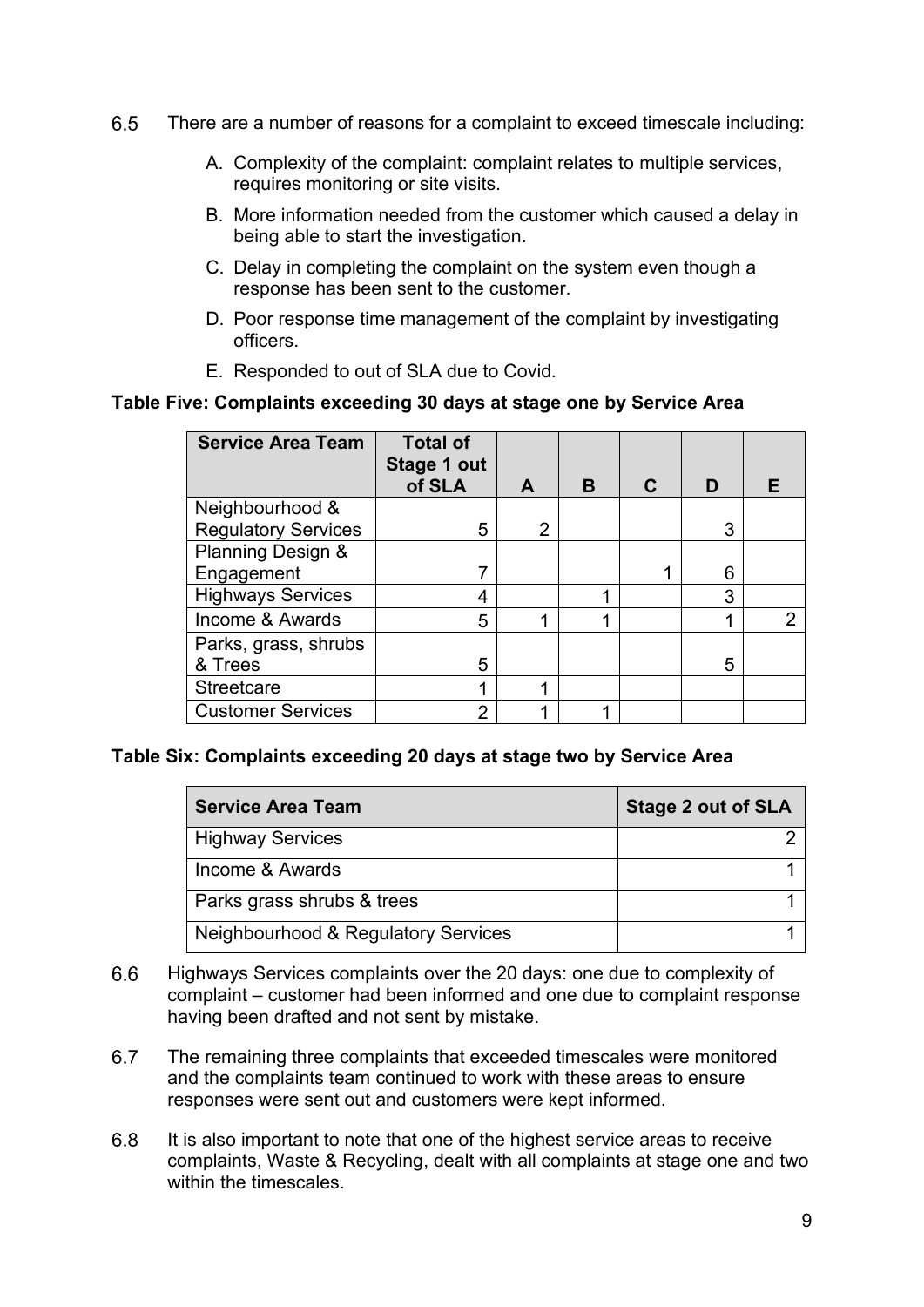- 6.9 Despite consistent reminders we are finding some complaints are being responded to outside of the timescales and we will continue to work with the areas concerned and provide on-going training and support.
- $6.10$ The complaints team continues to work with co-ordinators to ensure responses where possible are sent within timescale, and customers are kept informed with deadline extensions.
- 6.11 To mitigate the impact of poor response time to the customer and to support investigating officers there is an automated reminder system as part of the complaints process as well as reminders from the complaint co-ordinator.

#### <span id="page-10-0"></span>**7. Learning from Complaints**

- One of the most important outcomes of investigating complaints is to learn  $7.1$ from them. Categories of learning are used so that we can understand how feedback can be used to improve or shape services in the future. Table seven shows the categories recorded after a complaint has been investigated.
- $7.2$ In line with the Council's legal obligations under part seven of the Immigration Action 2016, the Council's complaint procedure has incorporated a measure in which a customer can make a formal complaint to the Council, should any member of the public feel that a customer-facing council officer has insufficient fluency in spoken English in the performance of their role. Since the implementation of the Act, we have received no complaints in relation to this category which is a positive indicator on the quality of English fluency used by staff employed in the team.

| <b>Learning Category</b>                                                                                                |     | 2018/2019       |     | 2019/2020       | 2020/2021 |                        |
|-------------------------------------------------------------------------------------------------------------------------|-----|-----------------|-----|-----------------|-----------|------------------------|
|                                                                                                                         | No. | $%$ of<br>total | No. | $%$ of<br>total | No.       | $%$ of<br><b>Total</b> |
| Improve revised service delivery                                                                                        |     |                 |     |                 |           |                        |
| process                                                                                                                 | 295 | 35.5            | 283 | 39.9            | 254       | 39.1                   |
| Customer comments included in<br>review of how policies &<br>procedures are applied to inform                           |     |                 |     |                 |           |                        |
| decision making                                                                                                         | 165 | 19.9            | 199 | 28.1            | 211       | 32.5                   |
| Improvements in communication                                                                                           | 200 | 24.1            | 172 | 24.3            | 145       | 22.3                   |
| Review behaviours and/or training<br>needs for individuals or a team                                                    | 154 | 18.6            | 54  | 7.6             | 40        | 6.1                    |
| Review of confidentiality<br>procedures. These should be<br>carried out in accordance with the<br>Data Protections Act. | 16  | 1.9             | 1   | 0.1             | 0         | 0.0                    |
| <b>Total</b>                                                                                                            | 830 | 100%            | 709 | 100%            | 650       | 100%                   |

#### **Table Seven: Categories of learning recorded**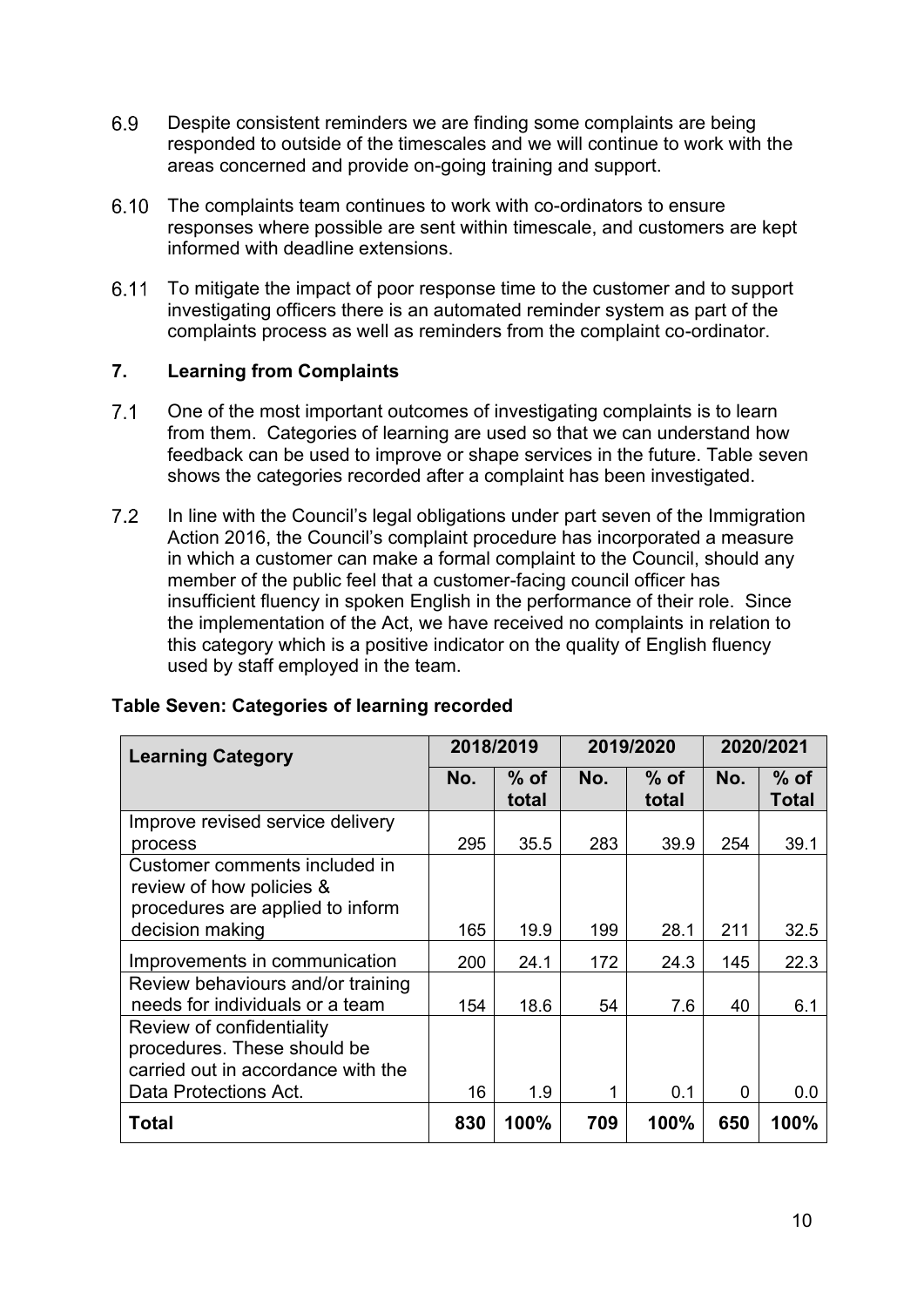- $7.3$ The following learning categories were identified as part of each complaint's outcome and a summary of the trends:
	- Improve service delivery process predominately relates to Waste and Recycling.
	- Customer comments included in review of how policies and procedures are applied to inform decision making – majority relate to Waste & Recycling (Bickenhill HWRC); due to Covid restrictions there were long queues and time taken to get into the site. Parking services – issues with parking on restricted road, parking on pavements and blocking resident's drives/garages. There were also issues with parking outside schools across the borough with footpaths being blocked. From April to June 2020 civil parking enforcement was suspended.
	- Improvements in communication All areas have had a few complaints for this learning category with the majority for Planning Services, Income and Awards and Waste & Recycling.
	- Review behaviours and/or training needs for individuals or a team Relate to Waste & Recycling and Streetcare crew behaviour. Refresher training is carried out by supervisors following a complaint.
- $7.4$ The complaints team run quarterly reports on recorded learning and work with service areas to discuss how this has been implemented to ensure service improvements.
- $7.5$ Most officers advise customers on what the learning has been and how they intend to implement it, which is then recorded on Service Cloud. The complaints team will continue to monitor this and work with the investigating officer to ensure the learning is correct and matches that of the response and to ensure that it is being implemented.
- 7.6 Samples of learning from complaints investigated during 2020/2021 have been included as appendix 3.2 alongside two case studies to show how a complaint is investigated from start to end, including how we learn from complaints.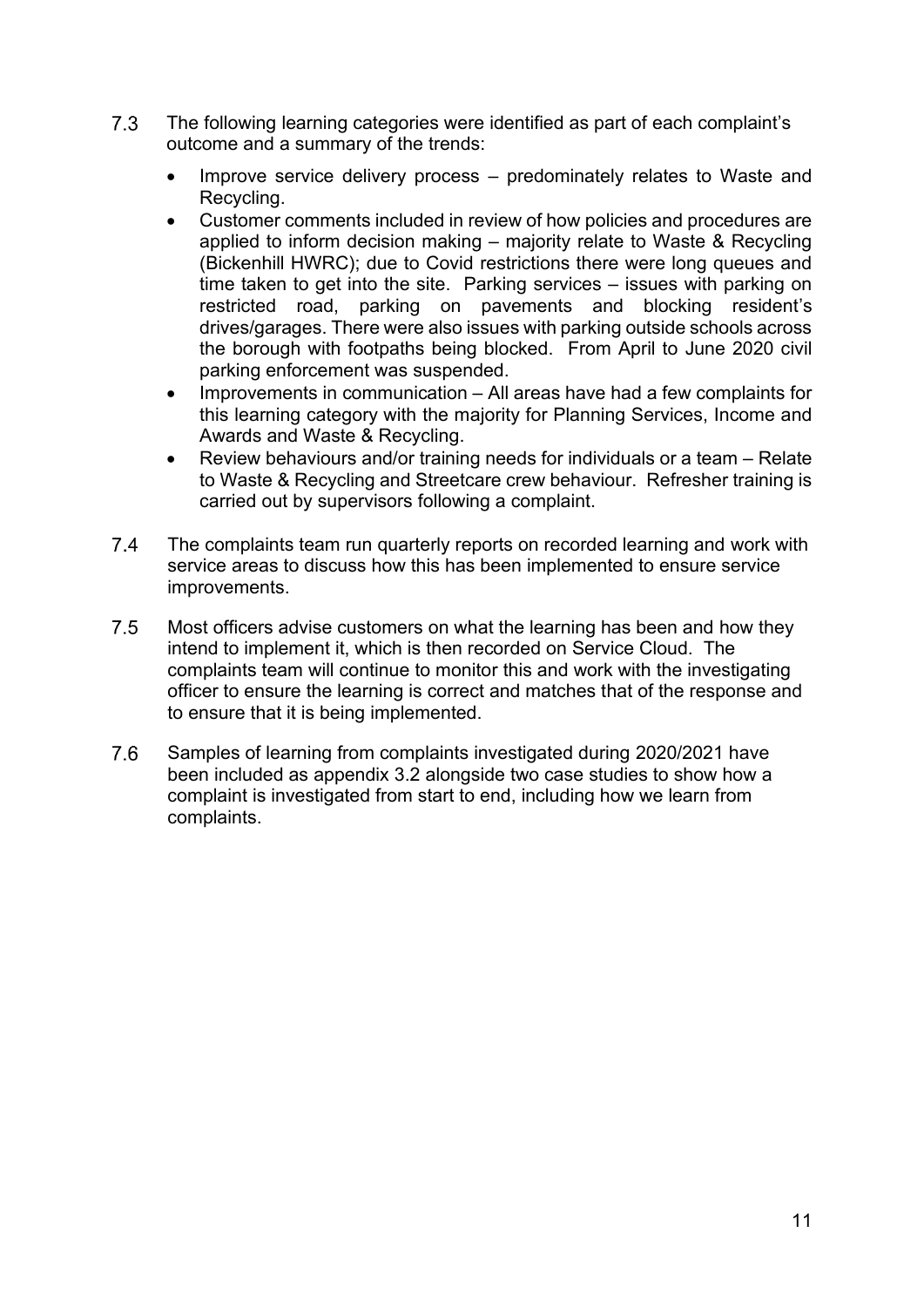#### <span id="page-12-0"></span>**8. Complaints by Ward**

 $8.1$ To gather a further insight into complaints table eight shows complaints by Ward in which the complainant lived. This enables us to see if there are any new trends or exceptions to trends that could be analysed further.

| <b>Ward</b>              | 2018/ | $%$ of       | 2019/ | $%$ of       | 2020/ | $%$ of | % of the                |
|--------------------------|-------|--------------|-------|--------------|-------|--------|-------------------------|
|                          | 2019  | <b>Total</b> | 2020  | <b>Total</b> | 2021  | total  | borough's<br>population |
| Out of borough customers |       |              |       |              |       |        |                         |
| or no address given      | 89    | 10.7%        | 126   | 17.8%        | 172   | 26.6%  |                         |
| Elmdon                   | 49    | 5.9%         | 51    | 7.2%         | 31    | 4.8%   | 5.8%                    |
| Silhill                  | 46    | 5.5%         | 49    | 6.9%         | 34    | 5.2%   | 5.8%                    |
| <b>Shirley South</b>     | 36    | 4.4%         | 44    | 6.2%         | 32    | 4.9%   | 5.8%                    |
| <b>Blythe</b>            | 74    | 8.9%         | 44    | 6.2%         | 33    | 5.1%   | 6.7%                    |
| St Alphege               | 54    | 6.5%         | 43    | 6.1%         | 33    | 5.1%   | 6.4%                    |
| Knowle                   | 45    | 5.4%         | 36    | 5.1%         | 30    | 4.6%   | 5.2%                    |
| <b>Smiths Wood</b>       | 22    | 2.7%         | 36    | 5.1%         | 28    | 4.3%   | 6.0%                    |
| <b>Shirley West</b>      | 58    | 7.0%         | 34    | 4.8%         | 35    | 5.4%   | 5.9%                    |
| <b>Shirley East</b>      | 46    | 5.5%         | 33    | 4.6%         | 28    | 4.3%   | 5.6%                    |
| <b>Bickenhill</b>        | 30    | 3.6%         | 32    | 4.5%         | 31    | 4.8%   | 5.9%                    |
| Meriden                  | 34    | 4.1%         | 31    | 4.4%         | 17    | 2.6%   | 5.9%                    |
| Dorridge & Hockley Heath | 44    | 5.3%         | 30    | 4.2%         | 30    | 4.6%   | 5.3%                    |
| Lyndon                   | 48    | 5.8%         | 27    | 3.8%         | 32    | 4.9%   | 6.4%                    |
| Kingshurst & Fordbridge  | 42    | 5.1%         | 27    | 3.8%         | 30    | 4.6%   | 6.2%                    |
| <b>Chelmsley Wood</b>    | 44    | 5.3%         | 25    | 3.5%         | 18    | 2.8%   | 6.1%                    |
| Olton                    | 44    | 5.3%         | 21    | 3.0%         | 21    | 3.2%   | 5.9%                    |
| <b>Castle Bromwich</b>   | 25    | 3.0%         | 20    | 2.8%         | 15    | 2.3%   | 5.3%                    |
| <b>Grand Total</b>       | 830   | 100%         | 709   | 100%         | 650   | 100%   |                         |

#### **Table Eight: Complaints by Ward**

- 8.2 There has been an increase in customers logging complaints where no address has been provided. An address does not need to be provided to investigate a complaint.
- 8.3 Most wards have had a decrease in complaints, no particular trends have been identified.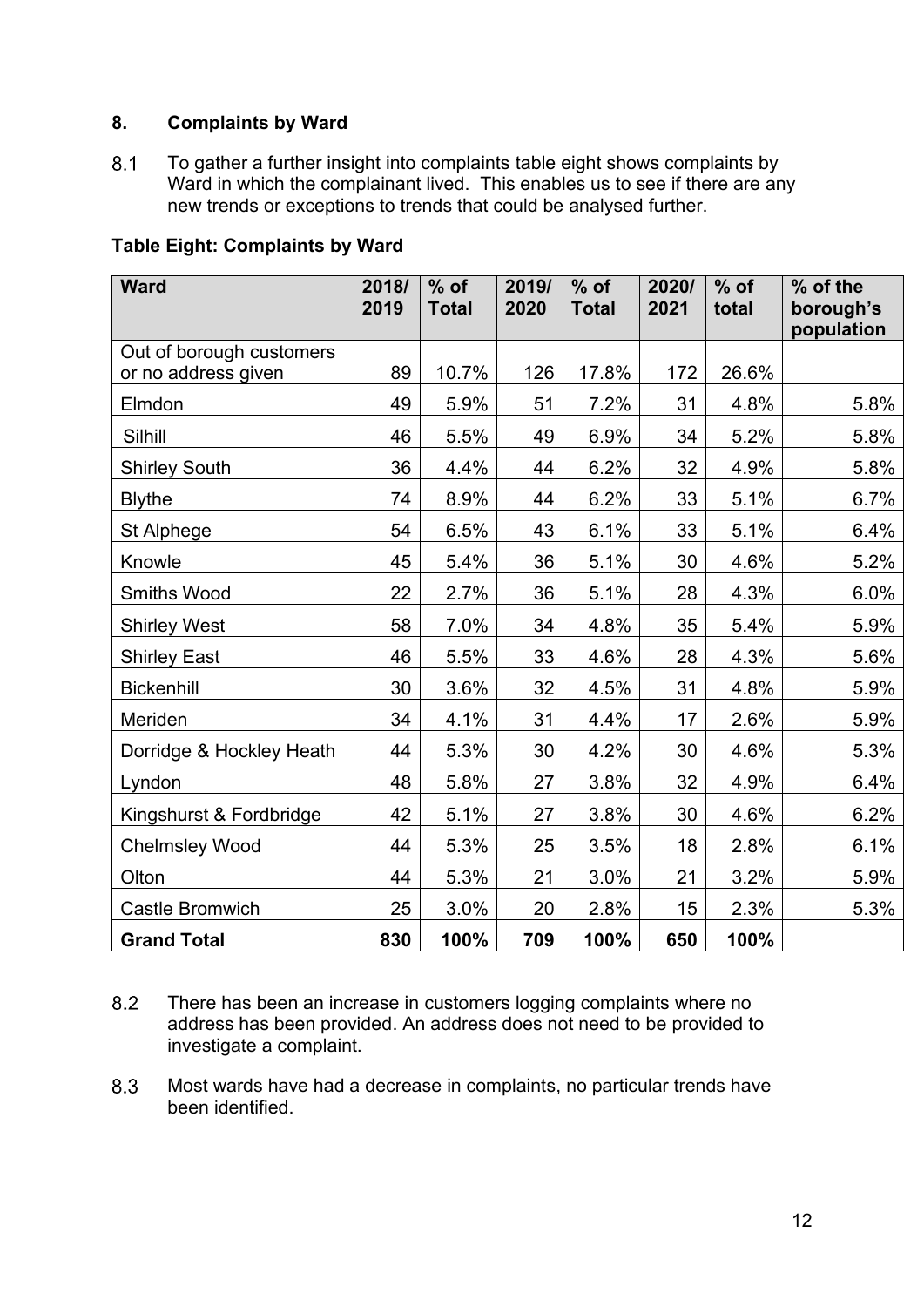#### <span id="page-13-0"></span>**9. Compliments**

 $9.1$ 1104 compliments were received in 2020/2021, a decrease of 169 (13.3%) compared to 1273 compliments received in 2019/2020. Table nine shows the top five service areas to receive compliments.

| <b>Service Area</b>        | 2018/2019 | 2019/2020 | 2020/2021 |
|----------------------------|-----------|-----------|-----------|
| <b>Highway Services</b>    | 221       | 427       | 531       |
| <b>Customer Services</b>   | 382       | 610       | 294       |
| <b>Waste and Recycling</b> | 55        | 79        | 134       |
| <b>Streetcare</b>          | 33        | 48        | 66        |
| Parks grass shrubs trees   |           | 21        |           |

#### **Table Nine: Compliments Service Area Top Five**

- 9.2 Compliments are shared with service areas quarterly and at year end. Customer Services share compliments received as part of a staff monthly local brief.
- 9.3 Highway Services have had a large increase of compliments. The service has acknowledged the importance of logging compliments when officers are getting compliments for good work.
- 94 Table 10 shows the reasons for receiving compliments. The majority of compliments were made for named employee helpfulness at 64%, decreased from 77% during 2019/2020. High standard of service has increased to 20.3% from 13% in 2019/2020.

#### **Table Ten: Categories of Compliments**

| <b>Category</b>               | 2018/<br>2019 | $%$ of<br>total | 2019/<br>2020 | $%$ of<br>total | 2020/<br>2021 | $%$ of<br>total |
|-------------------------------|---------------|-----------------|---------------|-----------------|---------------|-----------------|
| Named employee<br>helpfulness | 779           | 68.5            | 980           | 77.0            | 707           | 64.0            |
| High standard of service      | 161           | 14.2            | 165           | 13.0            | 224           | 20.3            |
| Helpfulness of service        | 182           | 16.0            | 106           | 8.3             | 121           | 11.0            |
| Other                         | 15            | 1.3             | 22            | 1.7             | 52            | 4.7             |
| <b>TOTAL</b>                  | 1137          | 100             | 1273          | 100             | 1104          | 100             |

#### <span id="page-13-1"></span>**10. Customer Comments**

10.1 Customer comments are captured where a customer has a suggestion for service improvement or is not happy with the way we are currently delivering a service or policy and indicate they do not want to log a formal corporate complaint.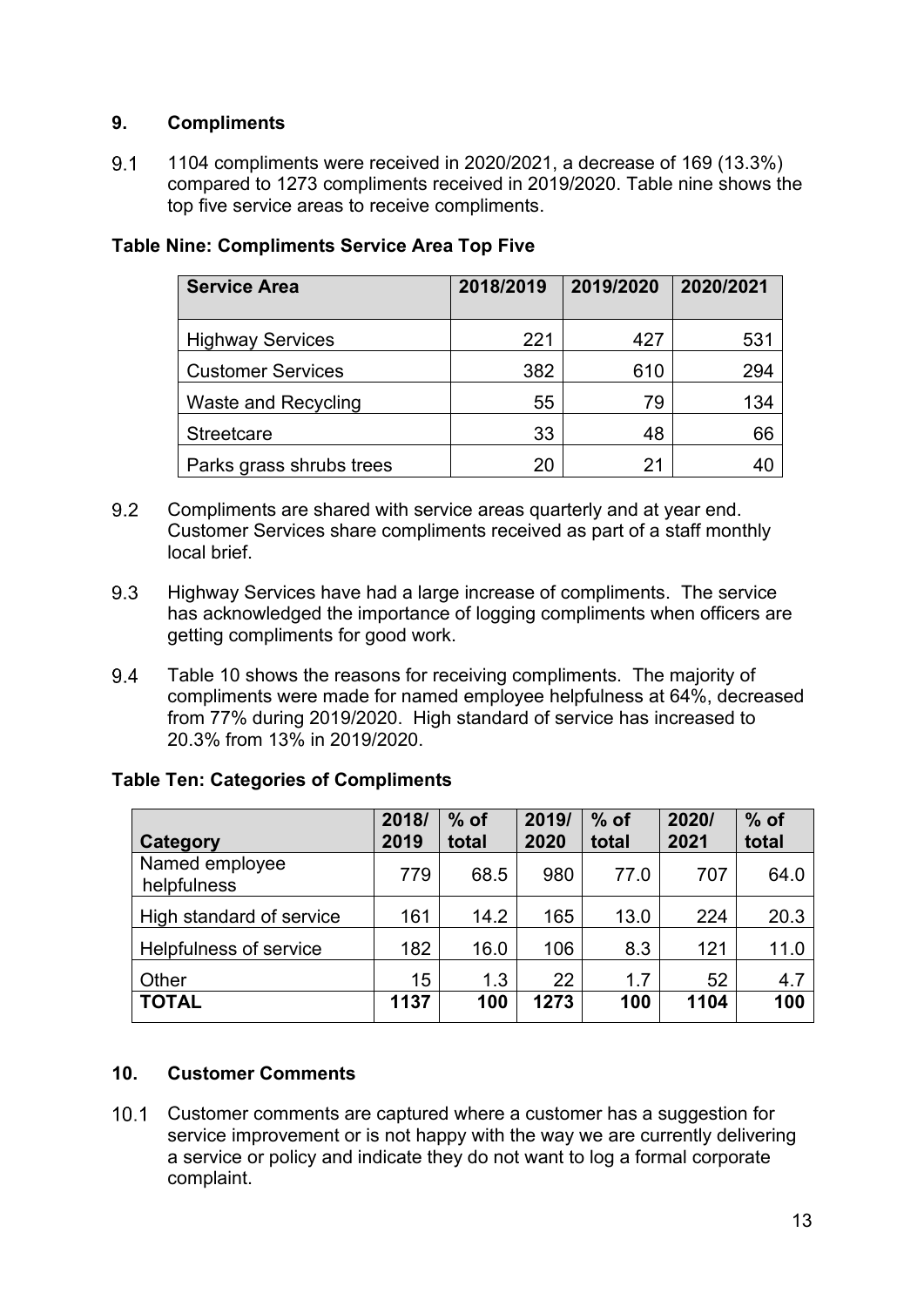- 10.2 Customer comments are shared with all relevant service areas for learning and improvement suggestions. In cases where a customer has requested a response this will be provided by the service area responsible.
- 10.3 Table 11 shows the number of comments recorded over the last three years.

#### **Table Eleven: Number of comments for last three years**

|                    | 2018/2019 | 2019/2020 | 2020/2021 |
|--------------------|-----------|-----------|-----------|
| Number of comments | 723.      | 945       |           |

Table 12 shows the service areas that received the most customer comments. Majority of comments relate to Waste and Recycling which is consistent with previous years.

#### **Table Twelve: Top Service Areas receiving the most comments**

| <b>Service Area</b>           | <b>Total</b> |
|-------------------------------|--------------|
| <b>Waste and Recycling</b>    | 597          |
| <b>Highway Services</b>       | 107          |
| <b>Customer Services</b>      | 88           |
| Income and Awards             | 67           |
| Coronavirus                   | 53           |
| Streetcare                    | 45           |
| <b>Neighbourhood Services</b> | 25           |
| Parks grass shrubs trees      | 22           |
| <b>Planning Services</b>      |              |

- 10.5 Key trends of customer comments registered in 2020/2021 relate to:
	- Waste and Recycling Various comments made about all services offered - 48 comments regarding visiting and accessing Bickenhill HWRC.
	- Highway Services Various comments with regards to dangerous/obstructive parking, wildlife ways project and parking charge notices issued.
	- Customer Services Various feedback and suggestions for improvements around the navigation on the new website and library online services. Comments with regards to waiting times and the message on the telephony system and availability of live chat services.
	- Income & Awards No exemption for empty property, new council tax bills (increase).
	- Coronavirus concerns raised by the public with regards to social distancing measures and public not wearing masks.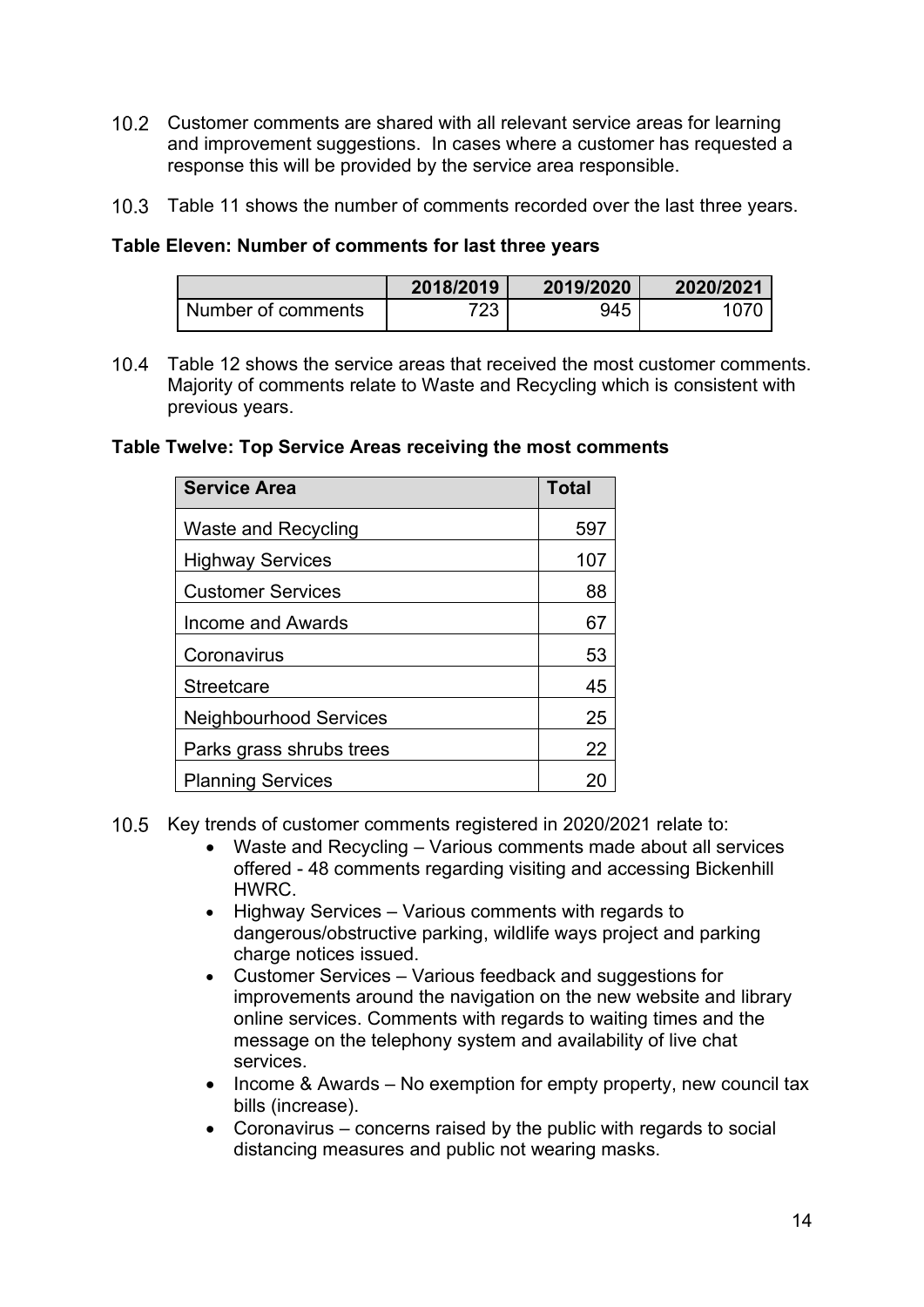#### <span id="page-15-0"></span>**11. Local Government Social Care Ombudsman**

Each year the Local Government and Social Care Ombudsman (LGSCO) provides feedback to Local Authorities about the complaints it has received about them in the past year. The feedback is for both Children's and Adult's Statutory and Corporate Complaints and can be found in Appendix 3.3.

 $11.1$ Tables 13 and 14 show the services areas for which complaints decisions were made by the LGSCO and what decisions were made.

#### **Table Thirteen: Services Areas decisions made on**

| <b>Decisions Made</b>                                | Total |
|------------------------------------------------------|-------|
| <b>Planning and Development</b>                      |       |
| <b>Environmental Service &amp; Public Protection</b> |       |
| Corporate and Other Services                         |       |
| <b>Income and Awards</b>                             |       |
| <b>Transport and Highways</b>                        |       |
|                                                      |       |

#### **Table Fourteen: Decisions made**

| <b>Decisions Made</b>                 | Total |
|---------------------------------------|-------|
| <b>Closed after Initial Enquiries</b> | 10    |
| Referred back for local resolution    |       |
| Upheld                                |       |
| Not Upheld                            |       |

#### <span id="page-15-1"></span>**12. Looking Forward**

An annual review of the customer feedback policy will take place during 2021/2022.

- 12.1 During 2021/2022 the complaints team will continue to focus on timescales and improve support and training for those areas struggling with complaint response timescales. An informal pilot has been carried out on complaints timescales so that data can be analysed to look at reducing the standard stage one timescale to 15 working days.
- $12.2$ Work with service areas and continue to provide them with performance information/data and comparisons for improvements.